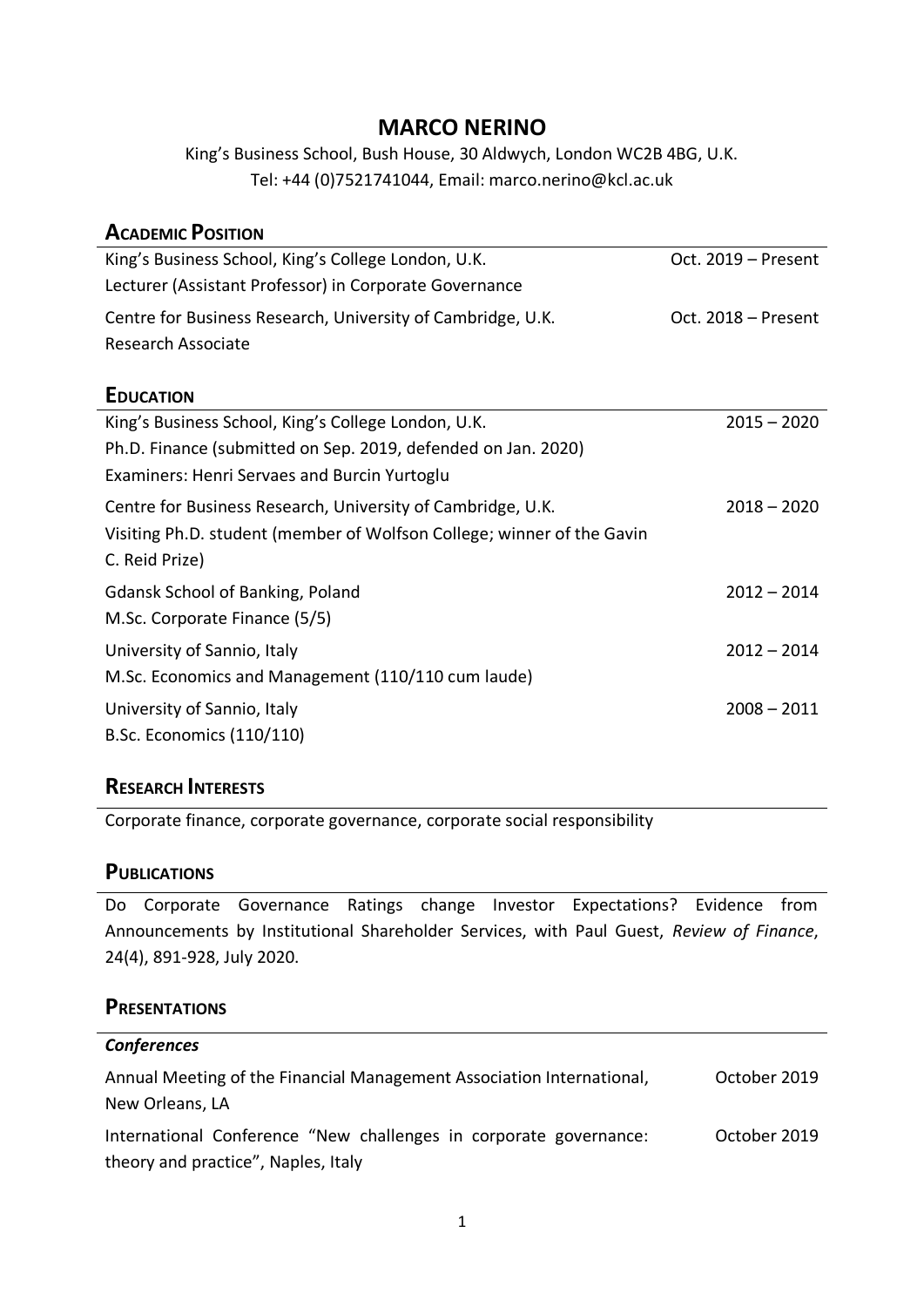| EFIC Annual Conference in Banking and Corporate Finance - with<br>dedicated track session "Diversity and Women in Finance" co-sponsored<br>by the Journal of Corporate Finance, Colchester, U.K. | <b>July 2019</b>    |
|--------------------------------------------------------------------------------------------------------------------------------------------------------------------------------------------------|---------------------|
| 26th Annual Conference of the Multinational Finance Society, Jerusalem,<br>Israel                                                                                                                | June 2019           |
| Annual Conference of the European Economics and Finance Society,<br>Genoa, Italy                                                                                                                 | June 2019           |
| 9th International Conference of Financial Engineering and Banking<br>Society, Prague, Czech Republic                                                                                             | June 2019           |
| 7th Spring Conference of the Multinational Finance Society, Chania,<br>Greece                                                                                                                    | Apr. 2019           |
| Corporate Governance, Ownership and Control, Rome, Italy                                                                                                                                         | Feb. 2018           |
| <b>Seminars</b>                                                                                                                                                                                  |                     |
| University of Edinburgh Business School, University of Edinburgh, U.K.                                                                                                                           | Jan. 2019           |
| Judge Business School, University of Cambridge, U.K.                                                                                                                                             | Nov. 2019           |
| <b>WORKSHOPS AND TRAINING</b>                                                                                                                                                                    |                     |
| Main Causal Inference Workshop, Northwestern University, Chicago,<br>U.S.                                                                                                                        | June 2017           |
| Microsoft Global Training Camp in Investment Banking, Financial<br>Analysis, and Modelling, London, U.K.                                                                                         | Dec. 2015           |
| <b>TEACHING EXPERIENCE</b>                                                                                                                                                                       |                     |
| King's Business School, King's College London, U.K.<br>Corporate Governance for M.Sc. students                                                                                                   | Jan. 2020 - Present |
| Surrey Business School, University of Surrey, U.K.                                                                                                                                               | 2017                |
| Advanced Statistics for Ph.D. students (programming in R, SAS, and<br>STATA)                                                                                                                     |                     |
| Research Methods for M.Sc. students (tutorials)                                                                                                                                                  |                     |
| <b>HONORS AND AWARDS</b>                                                                                                                                                                         |                     |
| Centre for Business Research, University of Cambridge - The Gavin C.<br>Reid Prize for the Best Paper by a CBR Early Career Researcher                                                           | 2020                |
| King's Education Award with special mention                                                                                                                                                      | 2020                |
| King's College London - Ph.D. full scholarship                                                                                                                                                   | 2018                |
| University of Surrey - Ph.D. full scholarship                                                                                                                                                    | 2015                |
| Microsoft Global Training Camp in Investment Banking, Financial<br>Analysis and Modelling - Scholarship                                                                                          | 2015                |